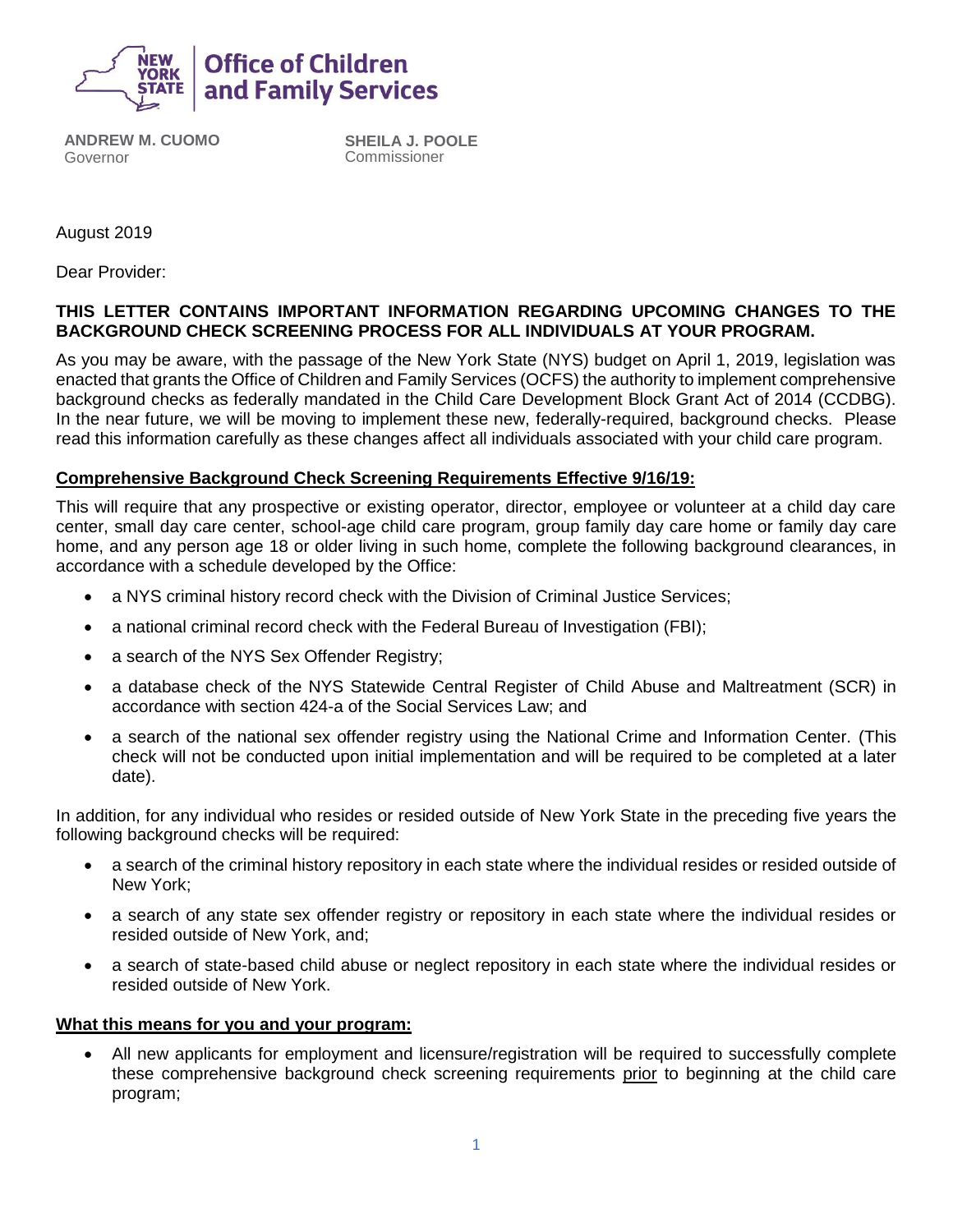- Prospective operators, directors, employees or volunteers who are not living out of state and did not live out of state in the preceding five years cannot begin until OCFS notifies the program that the person has successfully completed the comprehensive background check screening requirements;
- Prospective operators, directors, employees or volunteers who live or lived out of state in the prior five years may be granted conditional approval due to the additional processing timeframes that may result in completing these background checks; however, they cannot begin until OCFS grants conditional approval, and they cannot be left alone unsupervised with children until OCFS advises that the individual has successfully completed all components of the comprehensive background check screening and the person is eligible;
- All existing and currently cleared individuals will be required to undergo the fingerprinting process again to meet the requirements for processing these comprehensive background check screenings. The entire background check screening process must be redone at least every five years. Additionally, the clearances will need to be repeated when an individual has been separated from child care within NYS for more than 180 consecutive days;
- OCFS is developing an implementation schedule for existing and currently cleared staff to complete this comprehensive background check screening process. Given the high volume of individuals required to undergo this process, there are many logistical challenges being worked out. We anticipate releasing this schedule in the near future. **ONCE THIS SCHEDULE IS RELEASED, IT MUST BE FOLLOWED.**
- There will be federally-required mandatory disqualifying offenses. It is possible that individuals who have been approved prior may no longer be approved once these additional background checks are completed. OCFS will communicate this information to you, if applicable;
- There will be changes in how your program will process and receive information on the outcome of the background check screening process. A background check approval notice will be sent to Day Care Center and School Age Child Care programs reflecting completion of the process, and conditional approval, if applicable, for their employees and volunteers. All directors, and Family and Group Family Day Care roles, will receive an overall role-approval notice, which includes the approval of the background check screening, once the process is complete, and conditional approval, if applicable, for directors. Additional notifications and procedures will be in place to address any individuals whose role in unable to be approved due to conditions in their background check screening process;
- **Effective 9/1/19**, Day Care Center and School Age Child Care programs will still enter data from form LDSS-3370 into the Online Clearance System. However, programs will not get the results of the SCR clearances directly. The Online Clearance System submission will go to the program's regulator for submission to the SCR, as will the results, and will contribute to the overall background check process.
- Upon implementation, child care staff will no longer be able to have their fingerprints "waived" into new programs until they complete the comprehensive background check screening process. If your organization operates multiple programs and you anticipate the need to have staff work in multiple sites, you should contact your licensor/registrar so that their fingerprints can be waived into these locations before implementation begins; and
- OCFS is developing new forms and documentation to support these changes so that individuals will have everything they need in one place to complete the process. This information will be posted on our website, and we will send you a letter, as it becomes available.

## **\*An important reminder to clean up your staff rosters:**

As a result of the comprehensive background check screening requirements, it is more important than ever that your active staff list be current. Please review your staff roster carefully and expunge anyone who is not actively working in your program. You should use form OCFS-4622, *[Notice To Expunge Associated Fingerprint Card](https://ocfs.ny.gov/main/Forms/Day_Care/OCFS-4622%20Notice%20to%20Expunge%20Associated%20Fingerprint%20Cards.dot)* (which can also be found on our website's forms page: [https://ocfs.ny.gov/main/documents/docsChildCare.asp\)](https://ocfs.ny.gov/main/documents/docsChildCare.asp)